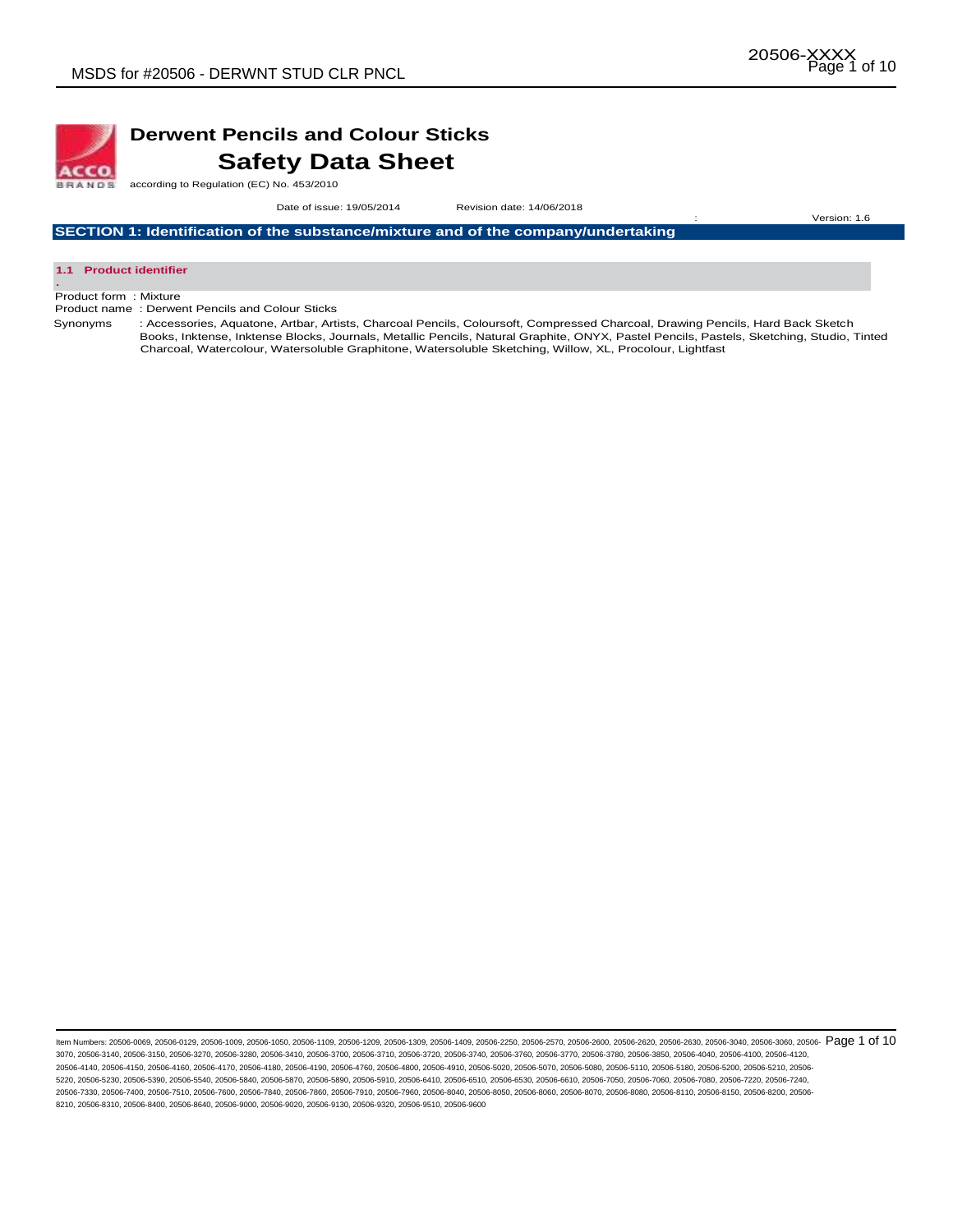

according to Regulation (EC) No. 453/2010

Product code : 0700049, 0700050, 0700051, 0700052, 0700053, 0700054, 0700055, 0700077, 0700078, 0700101, 0700108, 0700111, 0700114, 0700120, 0700122, 0700125, 0700129, 0700133, 0700135, 0700136, 0700138, 0700143, 0700146, 0700148, 0700149, 0700150, 0700154, 0700156, 0700158, 0700163, 0700165, 0700167, 0700172, 0700173, 0700174, 0700211, 0700212, 0700229, 0700230, 0700231, 0700232, 0700233, 0700234, 0700253, 0700254, 0700255, 0700256, 0700257, 0700258, 0700259, 0700260, 0700267, 0700269, 0700284, 0700286, 0700300, 0700301, 0700302, 0700303, 0700304, 0700307, 0700434, 0700449, 0700456, 0700473, 0700476, 0700481, 0700482, 0700528, 0700624, 0700643, 0700644, 0700659, 0700660, 0700662, 0700663, 0700664, 0700665, 0700666, 0700667, 0700671, 0700672, 0700674, 0700675, 0700676, 0700677, 0700678, 0700679, 0700680, 0700681, 0700682, 0700683, 0700684, 0700685, 0700686, 0700687, 0700688, 0700689, 0700690, 0700691, 0700758, 0700759, 0700802, 0700803, 0700821, 0700822, 0700830, 0700836, 0700837, 0700838, 0700862, 0700866, 0700885, 0700903, 0700904, 0700905, 0700906, 0700907, 0700908, 0700909, 0700910, 0700911, 0700912, 0700913, 0700914, 0700915, 0700916, 0700917, 0700918, 0700919, 0700920, 0700921, 0700922, 0700923, 0700924, 0700925, 0700926, 0700927, 0700928, 0700929, 0700930, 0700953, 0700954, 0700955, 0700956, 0700957, 0700958, 0700959, 0700960, 0700961, 0700962, 0700963, 0700964, 0700965, 0700966, 0700967, 0700968, 0700969, 0700970, 0700971, 0700972, 0700973, 0700974, 0700975, 0700976, 0700977, 0700978, 0700979, 0700980, 0700981, 0700982, 0700983, 0700984, 0700985, 0700986, 0700987, 0700988, 0700989, 0700990, 0700991, 0700992, 0700993, 0700994, 0700995, 0700996, 0700997, 0700998, 0700999, 0701000, 0701001, 0701002, 0701003, 0701004, 0701005, 0701006, 0701007, 0701008, 0701009, 0701010, 0701011, 0701012, 0701013, 0701014, 0701015, 0701016, 0701017, 0701018, 0701019, 0701020, 0701021, 0701022, 0701023, 0701024, 0701025, 0701026, 0701027, 0701028, 0701029, 0701030, 0701031, 0701035, 0701039, 0701070, 0701071, 0701089, 2101403, 2101404, 2102174, 2102175, 2102176, 2102177, 2102178, 2102179, 2300023, 2300037, 2300038, 2300039, 2300040, 2300046, 2300077, 2300078, 2300079, 2300080, 2300081, 2300083, 2300086, 2300087, 2300088, 2300089, 2300090, 2300091, 2300123, 2300123A, 2300124, 2300138, 2300139, 2300140, 2300141, 2300142, 2300143, 2300147, 2300151, 2300152, 2300153, 2300154, 2300155, 2300161, 2300172, 2300173, 2300174, 2300179, 2300185, 2300217, 2300219, 2300225, 2300226, 2300230, 2300231, 2300232, 2300233, 2300234, 2300235, 2300236, 2300237, 2300238, 2300239, 2300240, 2300241, 2300242, 2300243, 2300244, 2300245, 2300246, 2300247, 2300248, 2300249, 2300250, 2300251, 2300252, 2300253, 2300254, 2300255, 2300256, 2300257, 2300258, 2300259, 2300260, 2300261, 2300262, 2300263, 2300264, 2300265, 2300266, 2300267, 2300268, 2300269, 2300270, 2300271, 2300272, 2300273, 2300274, 2300275, 2300276, 2300277, 2300278, 2300279, 2300280, 2300281, 2300282, 2300283, 2300284, 2300285, 2300286, 2300287, 2300288, 2300289, 2300290, 2300291, 2300292, 2300293, 2300294, 2300295, 2300296, 2300297, 2300298, 2300299, 2300300, 2300301, 2300303, 2300304, 2300305, 2300306, 2300307, 2300308, 2300309, 2300310, 2300311, 2300312, 2300313, 2300314, 2300315, 2300316, 2300317, 2300318, 2300319, 2300320, 2300321, 2300322, 2300323, 2300324, 2300325, 2300326, 2300327, 2300328, 2300329, 2300330, 2300331, 2300332, 2300333, 2300334, 2300335, 2300336, 2300337, 2300338, 2300339, 2300340, 2300343, 2300352, 2300355, 2300357, 2300365, 2300366, 2300367, 2300368, 2300369, 2300370, 2300371, 2300372, 2300373, 2300374, 2300375, 2300376, 2300377, 2300379, 2300381, 2300382, 2300386, 2300406, 2300411, 2300412, 2300418, 2300419, 2300420, 2300421, 2300422, 2300423, 2300424, 2300425, 2300426, 2300427, 2300428, 2300429, 2300430, 2300431, 2300432, 2300433, 2300434, 2300435, 2300436, 2300437, 2300438, 2300439, 2300440, 2300441, 2300442, 2300443, 2300448, 2300449, 2300450, 2300451, 2300452, 2300454, 2300456, 2300457, 2300467, 2300468, 2300469, 2300470, 2300506, 2300541, 2300544, 2300561, 2300563, 2300575, 2300580, 2300582, 2300587, 2300588, 2300589, 2300590, 2300591, 2300592, 2300593, 2300594, 2300595, 2300596, 2300597, 2300598, 2300599, 2300600, 2300601, 2300602, 2300603, 2300604, 2300605, 2300606, 2300607, 2300608, 2300609, 2300610, 2300611, 2300612, 2300613, 2300614, 2300615, 2300616, 2300617, 2300618, 2300619, 2300620, 2300621, 2300622, 2300623, 2300624, 2300625, 2300626, 2300627, 2300628, 2300629, 2300630, 2300631, 2300632, 2300633, 2300634, 2300635, 2300636, 2300637, 2300638, 2300639, 2300640, 2300641, 2300642, 2300643, 2300644, 2300645, 2300646, 2300647, 2300648, 2300649, 2300650, 2300651, 2300652, 2300653, 2300654, 2300655, 2300656, 2300657, 2300658, 2300659, 2300660, 2300661, 2300662, 2300663, 2300664, 2300665, 2300666, 2300667, 2300671, 2300672, 2300675, 2300678, 2300679, 2300680, 2300681, 2300682, 2300683, 2300685, 2300686, 2300687, 2300688, 2301597, 2301598, 2301607, 2301608, 2301610, 2301611, 2301650, 2301660,

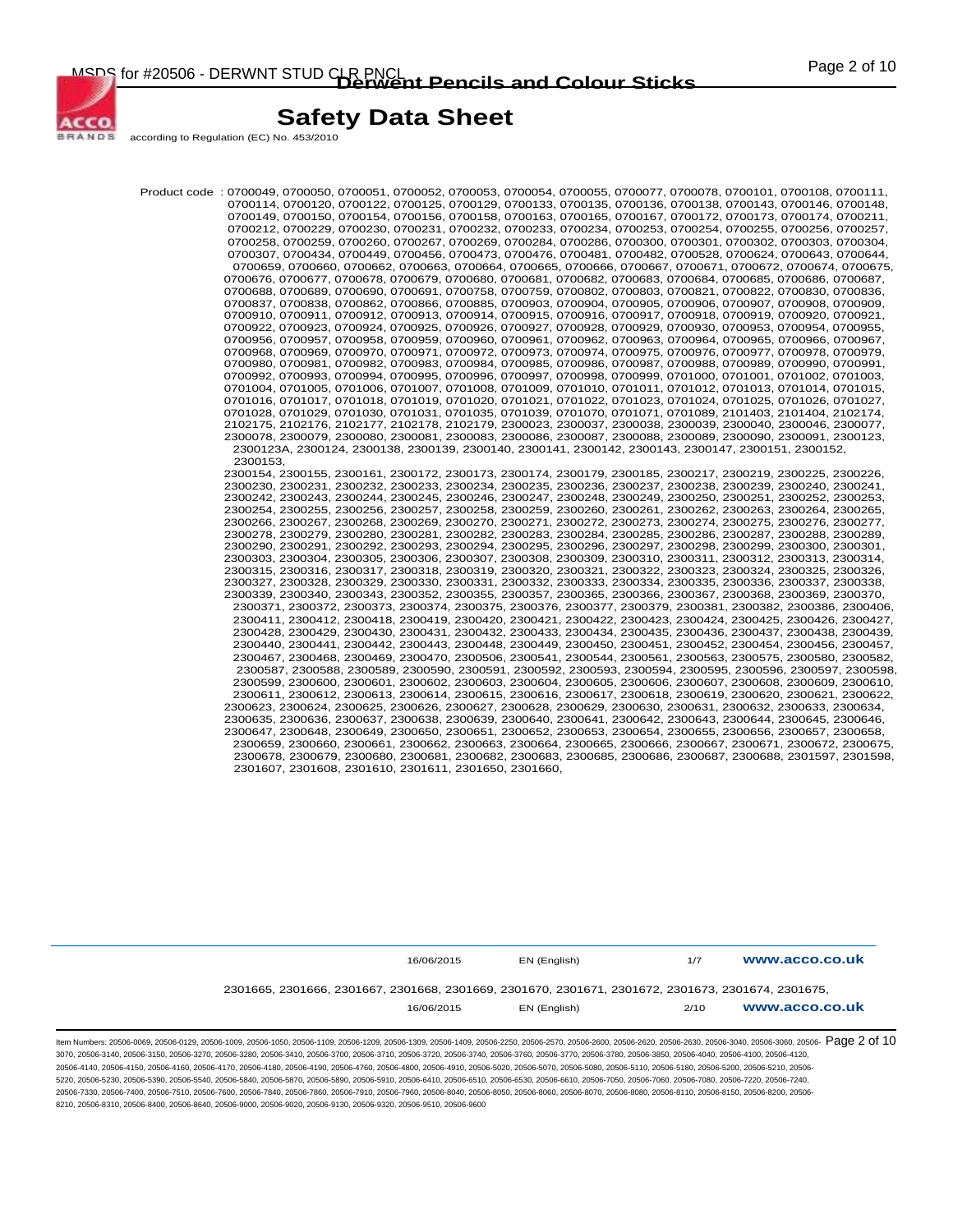

according to Regulation (EC) No. 453/2010

2301676, 2301677, 2301678, 2301679, 2301680, 2301681, 2301682, 2301683, 2301684, 2301685, 2301688, 2301689, 2301690, 2301691, 2301698, 2301699, 2301700, 2301711, 2301712, 2301735, 2301756, 2301757, 2301758, 2301760, 2301760A, 2301774, 2301842, 2301843, 2301844, 2301852, 2301853, 2301854, 2301855, 2301856, 2301857, 2301858, 2301859, 2301860, 2301861, 2301862, 2301863, 2301864, 2301865, 2301866, 2301867, 2301868, 2301869, 2301870, 2301871, 2301872, 2301873, 2301874, 2301875, 2301876, 2301877, 2301878, 2301879, 2301880, 2301881, 2301882, 2301883, 2301884, 2301885, 2301886, 2301887, 2301888, 2301889, 2301890, 2301891, 2301892, 2301893, 2301894, 2301895, 2301896, 2301897, 2301898, 2301899, 2301902, 2301915, 2301917, 2301919, 2301920, 2301930, 2301931, 2301932, 2301933, 2301934, 2301936, 2301937, 2301938, 2301940, 2301941, 2301942, 2301944, 2301945, 2301946, 2301947, 2301952, 2301953, 2301954, 2301955, 2301958, 2301962, 2301963, 2301964, 2301965, 2301966, 2301969, 2301970, 2301971, 2301972, 2301974, 2301975, 2301976, 2301977, 2301978, 2301979, 2301980, 2301981, 2301982, 2301984, 2301985, 2301990, 2301991, 2301995, 2301996, 2302000, 2302001, 2302003, 2302004, 2302009, 2302010, 2302011, 2302012, 2302013, 2302014, 2302015, 2302016, 2302017, 2302018, 2302019, 2302020, 2302021, 2302022, 2302023, 2302024, 2302025, 2302026, 2302028, 2302029, 2302030, 2302031, 2302032, 2302033, 2302034, 2302035, 2302036, 2302037, 2302038, 2302039, 2302040, 2302041, 2302042, 2302043, 2302044, 2302045, 2302046, 2302047, 2302048, 2302049, 2302050, 2302051, 2302052, 2302053, 2302054, 2302055, 2302056, 2302057, 2302058, 2302059, 2302060, 2302061, 2302062, 2302063, 2302064, 2302065, 2302066, 2302067, 2302068, 2302069, 2302070, 2302071, 2302072, 2302073, 2302074, 2302075, 2302076, 2302077, 2302078, 2302079, 2302080, 2302081, 2302082, 2302083, 2302084, 2302093, 2302100, 2302101, 2302102, 2302104, 2302107, 2302108, 2302109, 2302110, 2302111, 2302112, 2302113, 2302114, 2302115, 2302116, 2302117, 2302118, 2302120, 2302123, 2302124, 2302125, 2302126, 2302127, 2302140, 2302141, 2302143, 2302147, 2302148, 2302149, 2302151, 2302152, 2302153, 2302154, 2302155, 2302156, 2302157, 2302167, 2302169, 2302170, 2302172, 2302173, 2302174, 2302175, 2302177, 2302178, 2302179, 2302180, 2302181, 2302182, 2302183, 2302184, 2302185, 2302186, 2302187, 2302188, 2302189, 2302193, 2302266, 2302283, 2302284, 2302288, 2302289, 2302290, 3200000, 3200100, 3200200, 3200300, 3200400, 3200410, 3200500, 3200510, 3200600, 3200700, 3200800, 3200900, 3201000, 3201100, 3201200, 3201300, 3201400, 3201410, 3201500, 3201600, 3201610, 3201620, 3201630, 3201700, 3201800, 3201810, 3201900, 3201910, 3202000, 3202100, 3202110, 3202120, 3202200, 3202210, 3202220, 3202300, 3202400, 3202410, 3202500, 3202600, 3202700, 3202800, 3202810, 3202820, 3202830, 3202840, 3202900, 3203000, 3203100, 3203200, 3203300, 3203400, 3203500, 3203600, 3203610, 3203620, 3203700, 3203710, 3203800, 3203900, 3204000, 3204100, 3204110, 3204120, 3204130, 3204140, 3204150, 3204200, 3204300, 3204400, 3204500, 3204600, 3204700, 3204800, 3204900, 3205000, 3205010, 3205100, 3205110, 3205120, 3205130, 3205140, 3205150, 3205160, 3205200, 3205300, 3205310, 3205400, 3205500, 3205600, 3205700, 3205710, 3205720, 3205800, 3205900, 3206000, 3206100, 3206200, 3206300, 3206400, 3206410, 3206420, 3206430, 3206440, 3206450, 3206460, 3206470, 3206480, 3206490, 3206500, 3206600, 3206610, 3206700, 3206800, 3206900, 3206910, 3207000, 3207100, 3207110, 3207200, 32089, 32092, 32093, 32096, 32097, 32098, 32101, 32102, 32103, 32104, 32105, 32106, 32107, 32108, 32109, 32110, 32111, 32112, 32113, 32114, 32115, 32116, 32117, 32118, 32119, 32120, 32121, 32122, 32123, 32124, 32125, 32126, 32127, 32128, 32129, 32130, 32131, 32132, 32133, 32134, 32135, 32136, 32137, 32138, 32139, 32140, 32141, 32142, 32143, 32144, 32145, 32146, 32147, 32148, 32149, 32150, 32151, 32152, 32153, 32154, 32155, 32156, 32157, 32158, 32159, 32160, 32161, 32162, 32163, 32164, 32165, 32166, 32167, 32168, 32169, 32170, 32171, 32172, 32196, 32197, 32198, 32199, 32201, 32801, 32802, 32803, 32804, 32805, 32806, 32807, 32808, 32809,32810, 32811, 32812, 32813, 32814, 32815, 32816, 32817, 32818, 32819, 32820, 32821, 32822, 32823, 32824, 32825, 32826, 32827, 32828, 32829, 32830, 32831, 32832, 32833, 32834, 32835, 32836, 32837, 32838, 32839, 32840, 32841, 32842, 32843, 32844, 32845, 32846, 32847, 32848, 32849, 32850, 32851, 32852, 32853, 32854, 32855, 32856, 32857, 32858, 32859, 32860, 32861, 32862, 32863, 32864, 32865, 32866, 32867, 32868, 32869, 32870, 32871, 32872, 32881, 32883, 32885, 32889, 32891, 32991, 32992, 32996, 33254, 33255, 33301, 33302, 33303, 33304, 33305, 33306, 33307, 33308, 33309, 33310, 33312, 33317, 33326, 33328, 33329, 33356, 34122, 34132, 34138, 34214, 34215, 34251A, 34252A, 34253A, 34264A, 34301, 34302, 34303, 34304, 34305, 34306, 34307, 34320, 34322, 34324, 34326, 34328, 34330, 34332, 34341, 34342, 34343, 34344, 34345, 34350, 34357, 34358, 34359, 34386, 34387, 34388, 34389, 34391, 34392, 35985, 35986, 35987, 35988, 35996, 35997, 35998, 35999, 36001, 36002, 36003, 36004, 36005, 36300, 36301, 36302, 36303, 39000, 39003, 39007, 39008, 39009, 90649, 90702, 2302433, 2302434, 2302435, 2302436, 2302437, 2302438, 2302439, 2302440, 2302441, 2302442, 2302443, 2302444, 2302445, 2302446, 2302447, 2302448, 2302449, 2302450, 2302451, 2302452, 2302453, 2302454, 2302455, 2302456, 2302457, 2302458, 2302459, 2302460, 2302461, 2302462, 2302463, 2302464, 2302465, 2302466, 2302467, 2302468, 2302469, 2302470, 2302471, 2302472, 2302473, 2302474, 2302475, 2302476, 2302477, 2302478, 2302479, 2302480, 2302481, 2302482, 2302483, 2302484, 2302485, 2302486, 2302487, 2302488, 2302489, 2302490, 2302491, 2302492, 2302493, 2302494, 2302495, 2302496, 2302497, 2302498, 2302499, 2302500, 2302501, 2302502, 2302503, 2302504, 2302513, 2302514, 2302505, 2302506, 2302507, 2302508, 2302520, 2302620, 2302621, 2302583, 2301999, 2302163, 2302588, 2302586, 2302585, 2302587, 2300153, 2300152,2302523, 2302524,2302719, 2302720, 2302721, 2302725, 2302647, 2302648, 2302649, 2302650, 2302655, 2302661, 2302662, 2302665, 2302667, 2302668, 2302669, 2302670, 2302675, 2302677, 2302682, 2302684, 2302686, 2302692, 2302695, 2302696, 2302698, 2302699, 2302701, 2302703, 2302704, 2302707, 2302708, 2302709, 2302710, 2302711, 2302713, 2302714, 2302715, 2302716, 2302717, 2302718,

#### **1.2. Relevant identified uses of the substance or mixture and uses advised against**

16/06/2015 EN (English) 3/10 **www.acco.co.uk**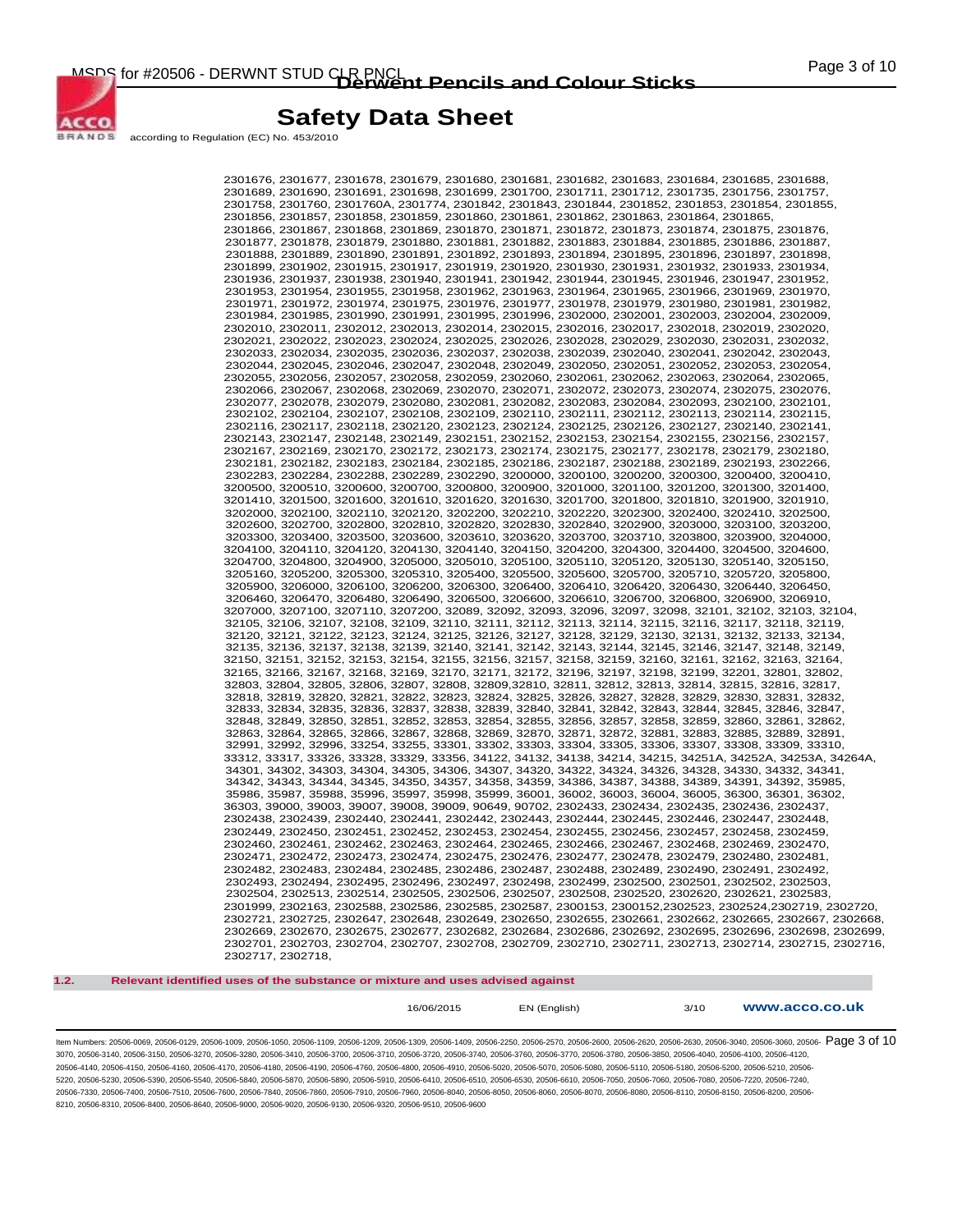**BRANDS** according to Regulation (EC) No. 453/2010

# **1.2.1. Relevant identified uses** Main

Use of the substance/mixture

**ACCO** 

: Consumer use, Professional use : For writing purposes

## **1.2.2. Uses advised against**

No additional information available

### **1.3. Details of the supplier of the safety data sheet**  Acco UK Ltd.

Oxford House, Oxford Road, Aylesbury, Bucks, HP21 8SZ.

Telephone: +44 (0) 844 209 8360 (9am to 5pm) Fax: +44 (0) 845 603 1731<br>Website: www.acco.co.uk www.acco.co.uk Email: informationeurope@acco.com

#### **1.4. Emergency telephone number**

Emergency number : 0844 2098360

| <b>Country</b>                           | <b>Organisation/Company</b>                              | <b>Address</b>                              | <b>Emergency number</b>                                                                |
|------------------------------------------|----------------------------------------------------------|---------------------------------------------|----------------------------------------------------------------------------------------|
| IRELAND (REPUBLIC OF)                    | National Poisons Information Centre<br>Beaumont Hospital | Beaumont Hospital Beaumont Road 9<br>Dublin | $: +35318379964$                                                                       |
| UNITED KINGDOM                           | National Poisons Information Service (NHS<br>Direct)     |                                             | 0845 4647 or 111 (England<br>& Wales only) or 112 (EU) or<br>08454 24 24 24 (Scotland) |
| <b>SECTION 2: Hazards identification</b> |                                                          |                                             |                                                                                        |

#### **2.1. Classification of the substance or mixture Classification according to Regulation (EC) No. 1272/2008 [CLP]** Not classified

**Classification according to Directive 67/548/EEC or 1999/45/EC** Not classified

**Adverse physicochemical, human health and environmental effects** No additional information available

#### **2.2. Label elements**

**Labelling according to Regulation (EC) No. 1272/2008 [CLP]** No labelling applicable

## **2.3. Other hazards**

No additional information available

### **SECTION 3: Composition/information on ingredients**

| 3.1.           | <b>Substance</b> |
|----------------|------------------|
| Not applicable |                  |
|                |                  |
| 3.2.           | <b>Mixture</b>   |

ltem Numbers: 20506-0069, 20506-0129, 20506-1009, 20506-1050, 20506-1109, 20506-1209, 20506-1309, 20506-1409, 20506-250, 20506-2570, 20506-2600, 20506-2630, 20506-2630, 20506-3040, 20506-3060, 20506-3060, 20506-2630, 20506 3070, 20506-3140, 20506-3150, 20506-3270, 20506-3280, 20506-3410, 20506-3700, 20506-3710, 20506-3720, 20506-3740, 20506-3760, 20506-3770, 20506-3780, 20506-3850, 20506-4040, 20506-4100, 20506-4120, 20506-4140, 20506-4150, 20506-4160, 20506-4170, 20506-4180, 20506-4190, 20506-4760, 20506-4800, 20506-4910, 20506-5020, 20506-5070, 20506-5080, 20506-5110, 20506-5180, 20506-5200, 20506-5210, 20506- 5220, 20506-5230, 20506-5390, 20506-5540, 20506-5840, 20506-5870, 20506-5890, 20506-5910, 20506-6410, 20506-6510, 20506-6530, 20506-6610, 20506-7050, 20506-7060, 20506-7080, 20506-7220, 20506-7240, 20506-7330, 20506-7400, 20506-7510, 20506-7600, 20506-7840, 20506-7860, 20506-7910, 20506-7960, 20506-8040, 20506-8050, 20506-8060, 20506-8070, 20506-8080, 20506-8110, 20506-8150, 20506-8200, 20506- 8210, 20506-8310, 20506-8400, 20506-8640, 20506-9000, 20506-9020, 20506-9130, 20506-9320, 20506-9510, 20506-9600

16/06/2015 EN (English) 4/10 **www.acco.co.uk**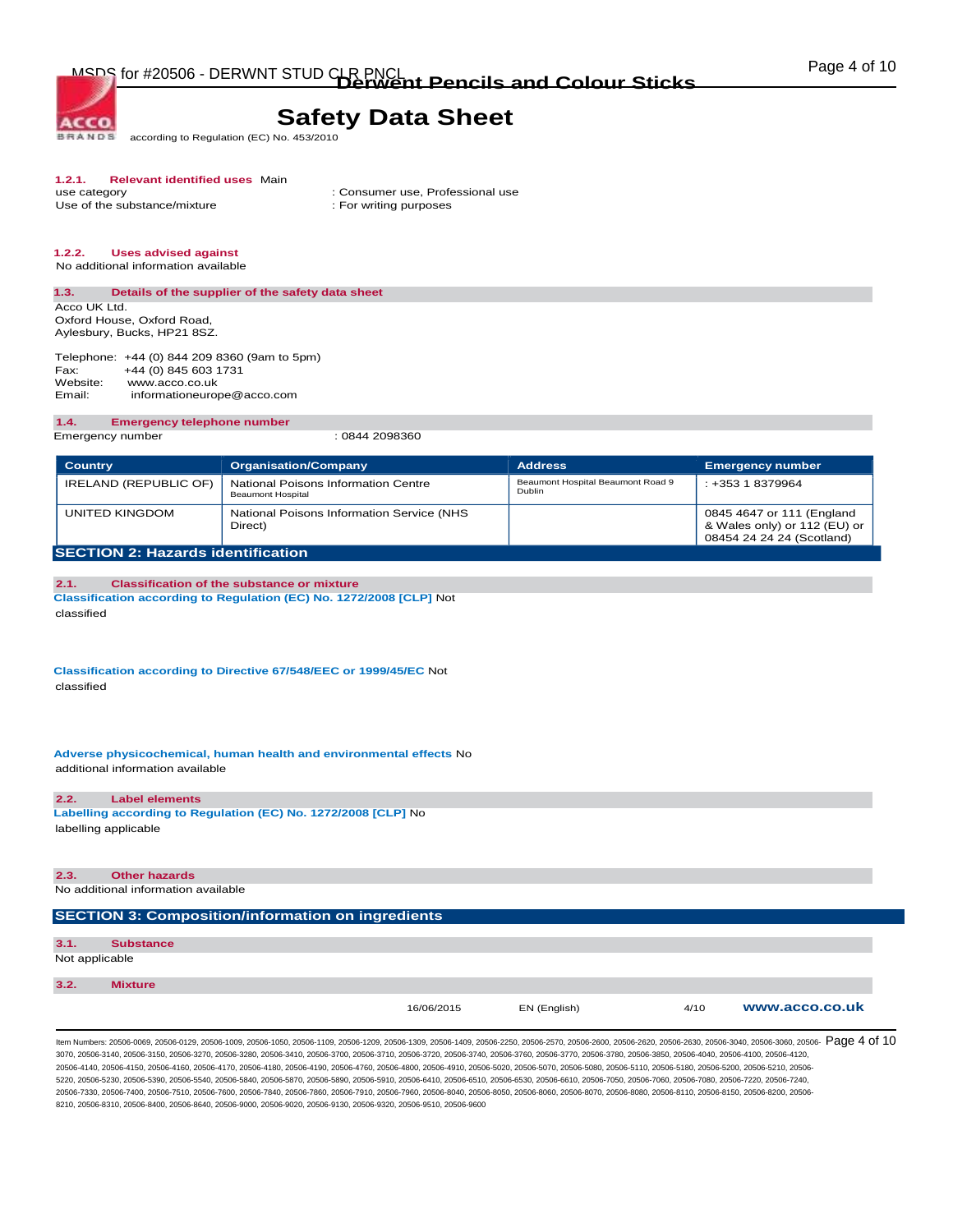according to Regulation (EC) No. 453/2010 **BRANDS** 

**ACCO** 

This mixture does not contain any substances to be mentioned according to the criteria of section 3.2 of REACH annex II

|           | <b>SECTION 4: First aid measures</b>                                                                                                        |                                                                                                                                      |                                                              |                                                                                                      |
|-----------|---------------------------------------------------------------------------------------------------------------------------------------------|--------------------------------------------------------------------------------------------------------------------------------------|--------------------------------------------------------------|------------------------------------------------------------------------------------------------------|
| 4.1.      | <b>Description of first aid measures</b>                                                                                                    |                                                                                                                                      |                                                              |                                                                                                      |
|           | First-aid measures general                                                                                                                  | : Never give anything by mouth to an unconscious person. If you feel unwell, seek medical advice<br>(show the label where possible). |                                                              |                                                                                                      |
|           | First-aid measures after inhalation                                                                                                         | : Assure fresh air breathing. Allow the victim to rest.                                                                              |                                                              |                                                                                                      |
|           | First-aid measures after skin contact                                                                                                       | : Remove affected clothing and wash all exposed skin area with mild soap and water, followed by<br>warm water rinse.                 |                                                              |                                                                                                      |
|           | First-aid measures after eye contact                                                                                                        | : Rinse immediately with plenty of water. Obtain medical attention if pain, blinking or redness<br>persist.                          |                                                              |                                                                                                      |
|           | First-aid measures after ingestion                                                                                                          | : Rinse mouth. Do NOT induce vomiting. Obtain emergency medical attention.                                                           |                                                              |                                                                                                      |
| 4.2.      | Most important symptoms and effects, both acute and delayed                                                                                 |                                                                                                                                      |                                                              |                                                                                                      |
|           | Symptoms/injuries                                                                                                                           | : Not expected to present a significant hazard under anticipated conditions of normal use.                                           |                                                              |                                                                                                      |
| 4.3.      | Indication of any immediate medical attention and special treatment needed<br>No additional information available                           |                                                                                                                                      |                                                              |                                                                                                      |
|           | <b>SECTION 5: Firefighting measures</b>                                                                                                     |                                                                                                                                      |                                                              |                                                                                                      |
| 5.1.      | <b>Extinguishing media</b>                                                                                                                  |                                                                                                                                      |                                                              |                                                                                                      |
|           | Suitable extinguishing media                                                                                                                | : Foam. Dry powder. Carbon dioxide. Water spray. Sand.                                                                               |                                                              |                                                                                                      |
|           | Unsuitable extinguishing media                                                                                                              | : Do not use a heavy water stream.                                                                                                   |                                                              |                                                                                                      |
| 5.2.      | Special hazards arising from the substance or mixture<br>No additional information available                                                |                                                                                                                                      |                                                              |                                                                                                      |
| 5.3.      | <b>Advice for firefighters</b>                                                                                                              |                                                                                                                                      |                                                              |                                                                                                      |
|           | Firefighting instructions                                                                                                                   |                                                                                                                                      | fire. Prevent fire-fighting water from entering environment. | : Use water spray or fog for cooling exposed containers. Exercise caution when fighting any chemical |
|           | Protection during firefighting                                                                                                              | : Do not enter fire area without proper protective equipment, including respiratory protection.                                      |                                                              |                                                                                                      |
|           | <b>SECTION 6: Accidental release measures</b>                                                                                               |                                                                                                                                      |                                                              |                                                                                                      |
| 6.1.      | Personal precautions, protective equipment and emergency procedures                                                                         |                                                                                                                                      |                                                              |                                                                                                      |
| 6.1.1.    | For non-emergency personnel                                                                                                                 |                                                                                                                                      |                                                              |                                                                                                      |
|           | Emergency procedures                                                                                                                        | : Evacuate unnecessary personnel.                                                                                                    |                                                              |                                                                                                      |
| 6.1.2.    | For emergency responders Protective                                                                                                         |                                                                                                                                      |                                                              |                                                                                                      |
| equipment |                                                                                                                                             |                                                                                                                                      |                                                              |                                                                                                      |
|           | <b>Emergency procedures</b>                                                                                                                 | : Equip cleanup crew with proper protection.<br>: Ventilate area.                                                                    |                                                              |                                                                                                      |
| 6.2.      | <b>Environmental precautions</b>                                                                                                            |                                                                                                                                      |                                                              |                                                                                                      |
|           | Prevent entry to sewers and public waters. Notify authorities if substance enters sewers or public waters.                                  |                                                                                                                                      |                                                              |                                                                                                      |
|           |                                                                                                                                             |                                                                                                                                      |                                                              |                                                                                                      |
|           | Methods and material for containment and cleaning up                                                                                        |                                                                                                                                      |                                                              |                                                                                                      |
| 6.3.      | Methods for cleaning up : On land, sweep or shovel into suitable containers. Minimize generation of dust. Store aways from other materials. |                                                                                                                                      |                                                              |                                                                                                      |

3070, 20506-3140, 20506-3150, 20506-3270, 20506-3280, 20506-3410, 20506-3700, 20506-3710, 20506-3720, 20506-3740, 20506-3760, 20506-3770, 20506-3780, 20506-3850, 20506-4040, 20506-4100, 20506-4120, 20506-4140, 20506-4150, 20506-4160, 20506-4170, 20506-4180, 20506-4190, 20506-4760, 20506-4800, 20506-4910, 20506-5020, 20506-5070, 20506-5080, 20506-5110, 20506-5180, 20506-5200, 20506-5210, 20506- 5220, 20506-5230, 20506-5390, 20506-5540, 20506-5840, 20506-5870, 20506-5890, 20506-5910, 20506-6410, 20506-6510, 20506-6530, 20506-6610, 20506-7050, 20506-7060, 20506-7080, 20506-7220, 20506-7240, 20506-7330, 20506-7400, 20506-7510, 20506-7600, 20506-7840, 20506-7860, 20506-7910, 20506-7960, 20506-8040, 20506-8050, 20506-8060, 20506-8070, 20506-8080, 20506-8110, 20506-8150, 20506-8200, 20506- 8210, 20506-8310, 20506-8400, 20506-8640, 20506-9000, 20506-9020, 20506-9130, 20506-9320, 20506-9510, 20506-9600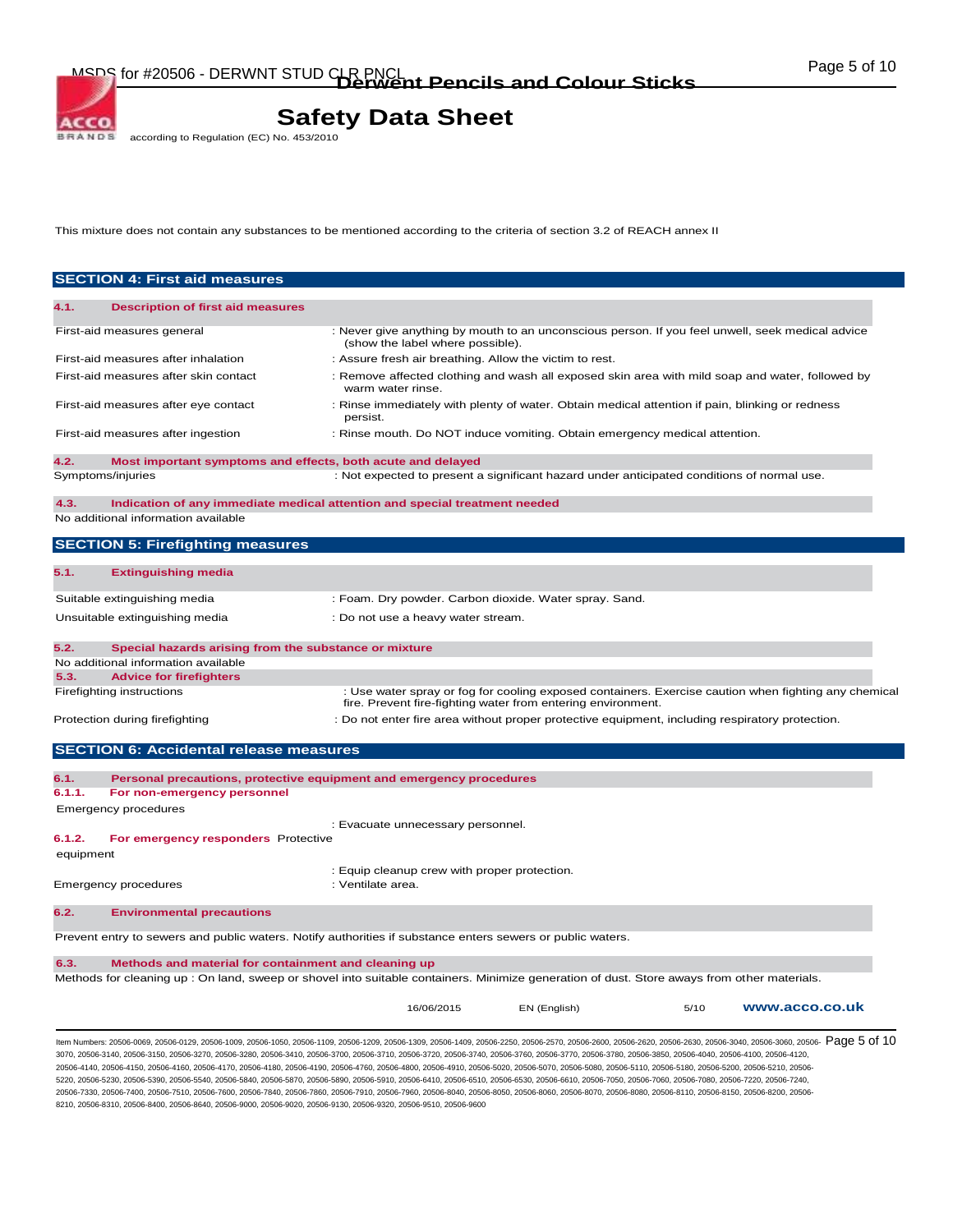according to Regulation (EC) No. 453/2010 **BRANDS** 

ACCO.

| 6.4.<br><b>Reference to other sections</b><br>See Heading 8. Exposure controls and personal protection. |                                                                                                                                                                                                     |              |      |                |
|---------------------------------------------------------------------------------------------------------|-----------------------------------------------------------------------------------------------------------------------------------------------------------------------------------------------------|--------------|------|----------------|
| <b>SECTION 7: Handling and storage</b>                                                                  |                                                                                                                                                                                                     |              |      |                |
| 7.1.<br><b>Precautions for safe handling</b>                                                            |                                                                                                                                                                                                     |              |      |                |
| Precautions for safe handling                                                                           | : Wash hands and other exposed areas with mild soap and water before eating, drinking or smoking<br>and when leaving work. Provide good ventilation in process area to prevent formation of vapour. |              |      |                |
| 7.2.<br>Conditions for safe storage, including any incompatibilities                                    |                                                                                                                                                                                                     |              |      |                |
| Storage conditions                                                                                      | : Keep container closed when not in use. Keep only in the original container in a cool, well<br>ventilated place away from : Direct sunlight, Heat and ignition sources.                            |              |      |                |
| Incompatible products<br>Incompatible materials                                                         | : Strong bases. Strong acids.<br>: Sources of ignition. Direct sunlight.                                                                                                                            |              |      |                |
|                                                                                                         |                                                                                                                                                                                                     |              |      |                |
| 7.3.<br><b>Specific end use(s)</b><br>No additional information available                               |                                                                                                                                                                                                     |              |      |                |
|                                                                                                         |                                                                                                                                                                                                     |              |      |                |
| <b>SECTION 8: Exposure controls/personal protection</b>                                                 |                                                                                                                                                                                                     |              |      |                |
| 8.1.<br><b>Control parameters</b><br>No additional information available                                |                                                                                                                                                                                                     |              |      |                |
|                                                                                                         |                                                                                                                                                                                                     |              |      |                |
| 8.2.<br><b>Exposure controls</b>                                                                        |                                                                                                                                                                                                     |              |      |                |
| Appropriate engineering controls<br>Personal protective equipment                                       | : Provide adequate general and local exhaust ventilation.<br>: Protective goggles. Gloves.                                                                                                          |              |      |                |
|                                                                                                         |                                                                                                                                                                                                     |              |      |                |
| Hand protection                                                                                         | : Wear protective gloves.                                                                                                                                                                           |              |      |                |
| Eye protection<br>Respiratory protection                                                                | : Chemical goggles or safety glasses.<br>: Wear appropriate mask.                                                                                                                                   |              |      |                |
| Other information<br><b>SECTION 9: Physical and chemical properties</b>                                 | : Do not eat, drink or smoke during use.                                                                                                                                                            |              |      |                |
|                                                                                                         |                                                                                                                                                                                                     |              |      |                |
| 9.1.<br>Information on basic physical and chemical properties<br>Physical state                         | : Solid                                                                                                                                                                                             |              |      |                |
| Colour                                                                                                  | : Colourless.                                                                                                                                                                                       |              |      |                |
| Odour                                                                                                   | : odourless.                                                                                                                                                                                        |              |      |                |
| Odour threshold                                                                                         | : No data available                                                                                                                                                                                 |              |      |                |
| рH                                                                                                      | : No data available                                                                                                                                                                                 |              |      |                |
|                                                                                                         |                                                                                                                                                                                                     |              |      |                |
| Relative evaporation rate (butylacetate=1)                                                              | : No data available                                                                                                                                                                                 |              |      |                |
| Melting point                                                                                           | : No data available                                                                                                                                                                                 |              |      |                |
| Freezing point                                                                                          | : No data available                                                                                                                                                                                 |              |      |                |
| Boiling point                                                                                           | : No data available                                                                                                                                                                                 |              |      |                |
| Flash point                                                                                             | : No data available                                                                                                                                                                                 |              |      |                |
|                                                                                                         | 16/06/2015                                                                                                                                                                                          | EN (English) | 6/10 | www.acco.co.uk |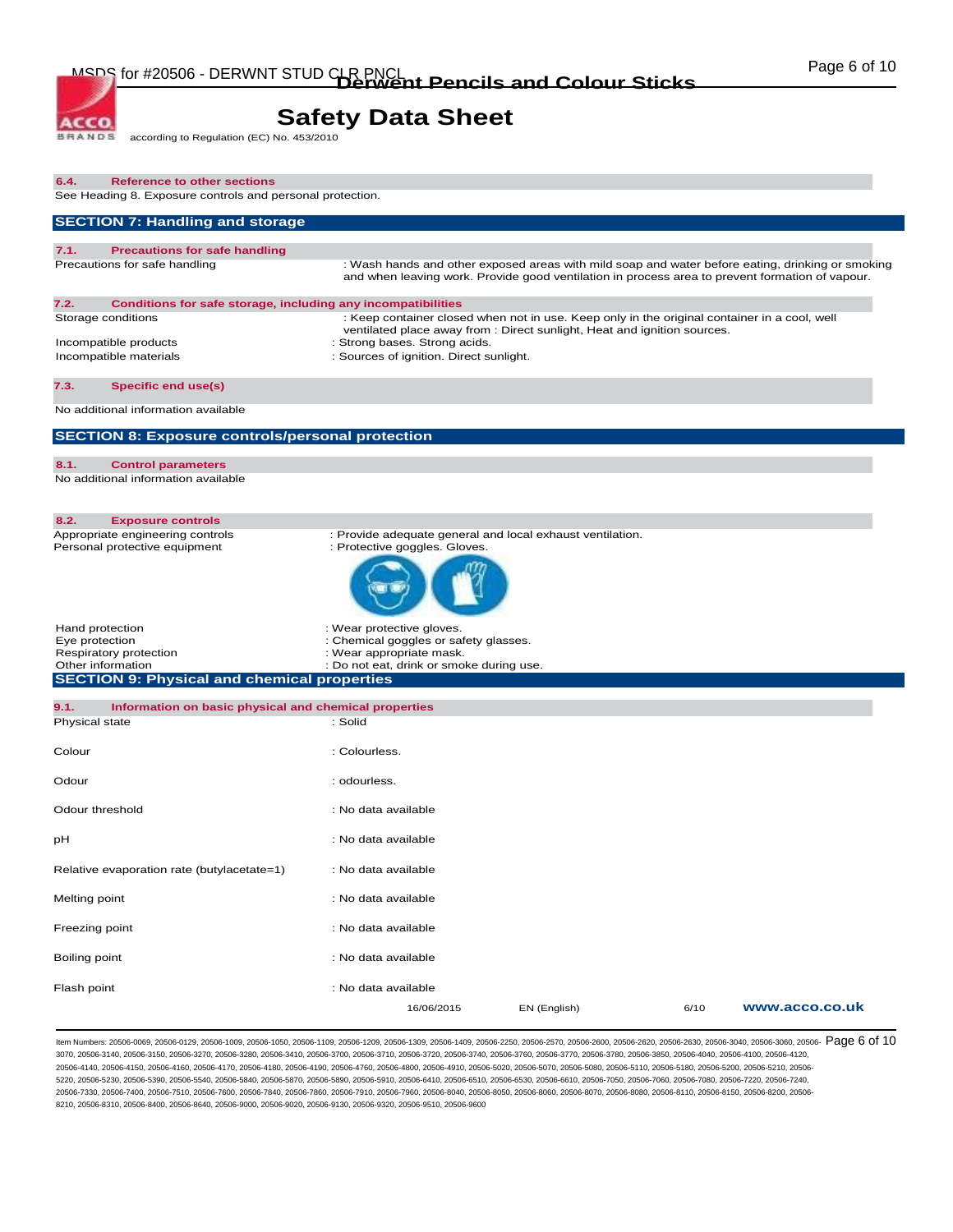according to Regulation (EC) No. 453/2010

| Self ignition temperature        |                                     | : No data available   |
|----------------------------------|-------------------------------------|-----------------------|
| Decomposition temperature        |                                     | : No data available   |
| Flammability (solid, gas)        |                                     | : Non flammable       |
| Vapour pressure                  |                                     | : No data available   |
| Relative vapour density at 20 °C |                                     | : No data available   |
| Relative density                 |                                     | : No data available   |
| Solubility                       |                                     | : insoluble in water. |
| Log Pow                          |                                     | : No data available   |
| Log Kow                          | <b>No</b><br>data<br>÷<br>available |                       |
| Viscosity, kinematic             | No.<br>data<br>t.<br>available      |                       |
| Viscosity, dynamic               | No.<br>data<br>available            |                       |
| <b>Explosive properties</b>      | : not<br>explosive.                 |                       |
| Oxidising properties             | : not<br>oxidising.                 |                       |
| <b>Explosive limits</b>          | No.<br>data<br>available            |                       |

**9.2. Other information** 

ACCO. **BRANDS** 

No additional information available

## **SECTION 10: Stability and reactivity**

| 10.1.            | <b>Reactivity</b>                                    |            |              |      |                |
|------------------|------------------------------------------------------|------------|--------------|------|----------------|
|                  | No additional information available                  |            |              |      |                |
| 10.2.            | <b>Chemical stability</b>                            |            |              |      |                |
|                  | Not established.                                     |            |              |      |                |
| 10.3.            | <b>Possibility of hazardous reactions</b>            |            |              |      |                |
|                  |                                                      |            |              |      |                |
| Not established. |                                                      |            |              |      |                |
| 10.4.            | <b>Conditions to avoid</b>                           |            |              |      |                |
|                  | Direct sunlight. Extremely high or low temperatures. |            |              |      |                |
| 10.5.            | <b>Incompatible materials</b>                        |            |              |      |                |
|                  | Strong acids. Strong bases.                          |            |              |      |                |
|                  |                                                      |            |              |      |                |
| 10.6.            | <b>Hazardous decomposition products</b>              |            |              |      |                |
|                  | fume. Carbon monoxide. Carbon dioxide.               |            |              |      |                |
|                  |                                                      |            |              |      |                |
|                  | <b>SECTION 11: Toxicological information</b>         |            |              |      |                |
|                  |                                                      |            |              |      |                |
|                  |                                                      | 16/06/2015 | EN (English) | 7/10 | www.acco.co.uk |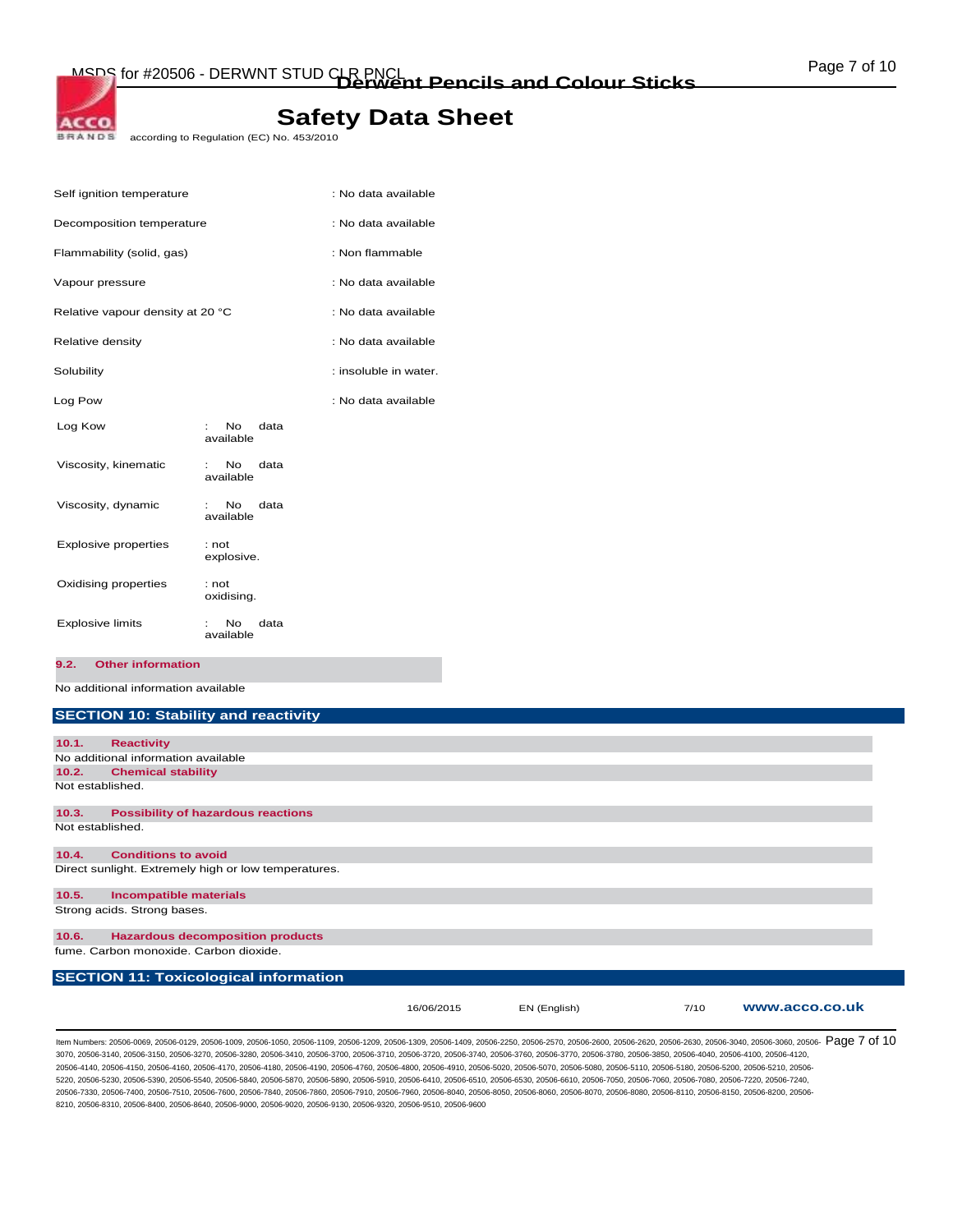according to Regulation (EC) No. 453/2010 **BRANDS** 

**ACCO** 

| 11.1.           | Information on toxicological effects                              |                                                                                      |
|-----------------|-------------------------------------------------------------------|--------------------------------------------------------------------------------------|
| Acute toxicity  |                                                                   | : Not classified                                                                     |
|                 |                                                                   |                                                                                      |
|                 | Skin corrosion/irritation                                         | : Not classified                                                                     |
|                 | Serious eye damage/irritation                                     | Based on available data, the classification criteria are not met<br>: Not classified |
|                 | Respiratory or skin sensitisation                                 | Based on available data, the classification criteria are not met<br>: Not classified |
|                 | Germ cell mutagenicity                                            | Based on available data, the classification criteria are not met<br>: Not classified |
|                 |                                                                   | Based on available data, the classification criteria are not met                     |
| Carcinogenicity |                                                                   | : Not classified                                                                     |
|                 |                                                                   | Based on available data, the classification criteria are not met                     |
|                 | Reproductive toxicity                                             | : Not classified                                                                     |
|                 | Specific target organ toxicity (single exposure) : Not classified | Based on available data, the classification criteria are not met                     |
|                 |                                                                   | Based on available data, the classification criteria are not met                     |
|                 | Specific target organ toxicity (repeated                          | : Not classified                                                                     |
| exposure)       |                                                                   | Based on available data, the classification criteria are not met                     |
|                 | Aspiration hazard                                                 | : Not classified                                                                     |
|                 |                                                                   | Based on available data, the classification criteria are not met                     |
| symptoms        | Potential Adverse human health effects and                        | : Based on available data, the classification criteria are not met.                  |
|                 | <b>SECTION 12: Ecological information</b>                         |                                                                                      |
| 12.1.           | <b>Toxicity</b>                                                   |                                                                                      |
|                 |                                                                   |                                                                                      |

No additional information available

#### **12.2. Persistence and degradability**

| <b>Derwent Pencils and Colour Sticks</b> |                  |
|------------------------------------------|------------------|
| Persistence and degradability            | Not established. |

### **12.3. Bioaccumulative potential**

| <b>Derwent Pencils and Colour Sticks</b> |                  |              |      |                |
|------------------------------------------|------------------|--------------|------|----------------|
| Bioaccumulative potential                | Not established. |              |      |                |
| 12.4.<br><b>Mobility in soil</b>         |                  |              |      |                |
|                                          |                  |              |      |                |
|                                          | 16/06/2015       | EN (English) | 8/10 | www.acco.co.uk |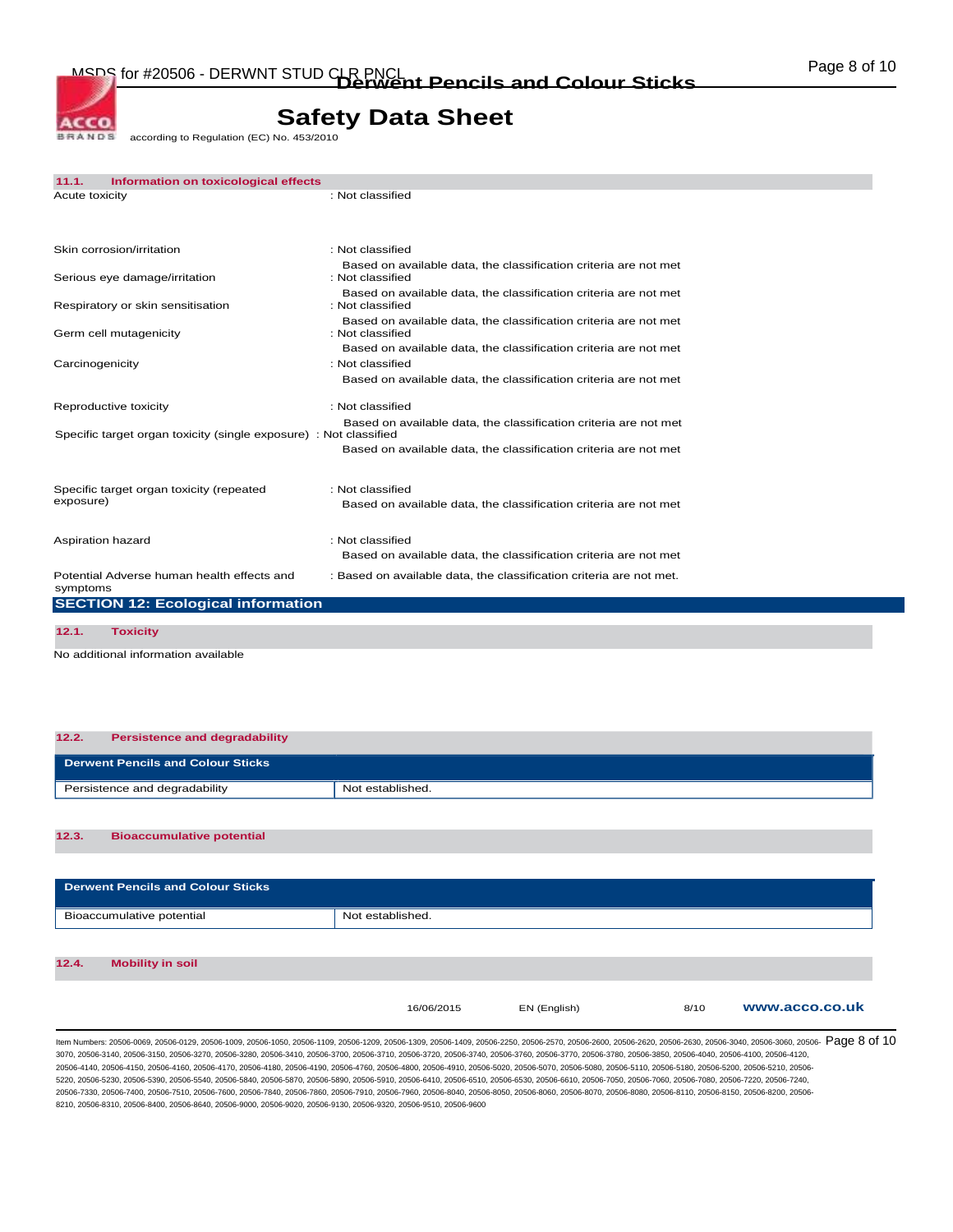**BRANDS** according to Regulation (EC) No. 453/2010

No additional information available

ACCO.

#### **12.5. Results of PBT and vPvB assessment**  No additional information available

### **12.6. Other adverse effects**

Other information : Avoid release to the environment.

### **SECTION 13: Disposal considerations**

#### **13.1. Waste treatment methods**

Waste disposal recommendations : Dispose in a safe manner in accordance with local/national regulations. Ecology - waste materials : Avoid release to the environment.

### **SECTION 14: Transport information**

In accordance with ADR / RID / IMDG / IATA / ADN **14.1. UN number**  Not dangerous goods in terms of transport regulations **14.2. UN proper shipping name**  Not applicable **14.3. Transport hazard class(es)**  Not applicable

#### **14.4. Packing group**

Not applicable

#### **14.5. Environmental hazards**

Other information  $\qquad \qquad :$  No supplementary information available.

### **14.6. Special precautions for user**

**14.6.1. Overland transport** 

No additional information available

#### **14.6.2. Transport by sea**

No additional information available

#### **14.6.3. Air transport**

No additional information available

**14.7. Transport in bulk according to Annex II of MARPOL 73/78 and the IBC Code** 

Not applicable

### **SECTION 15: Regulatory information**

**15.1. Safety, health and environmental regulations/legislation specific for the substance or mixture** 

#### **15.1.1. EU-Regulations**

No REACH Annex XVII restrictions

### **15.1.2. National regulations**

No additional information available

16/06/2015 EN (English) 9/10 **www.acco.co.uk**